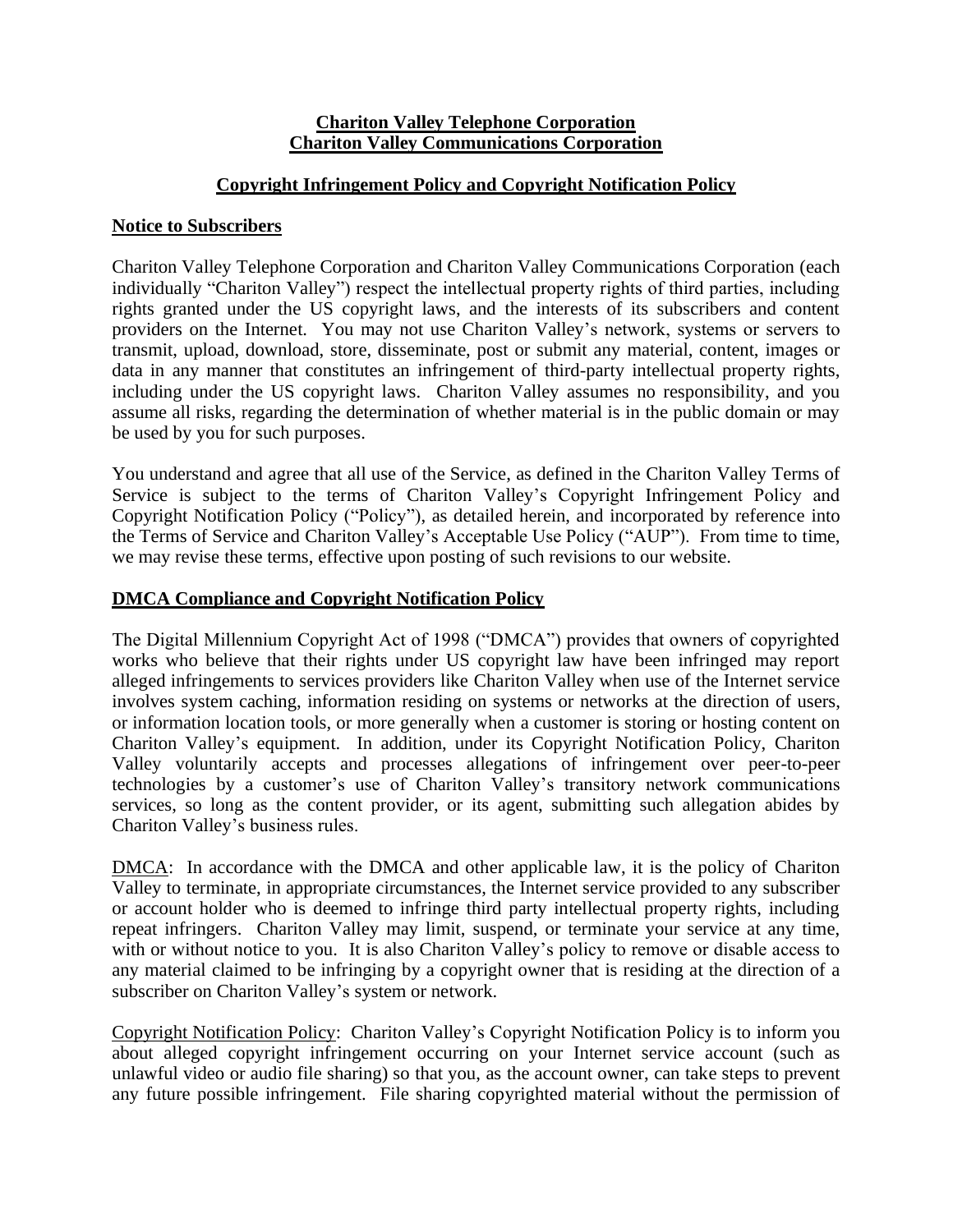the copyright owner or its authorized representative is in many instances unlawful and can subject infringers to potential civil and criminal liability. We will contact you to let you know that your account is potentially being used for copyright infringement.

It is also Chariton Valley's policy to inform you about claims that you have stored material or caused material to reside on Chariton Valley's system or network that infringes on copyrights. We will promptly remove or disable access to such stored material, and we will notify you that we have removed or disabled access to such stored material when we notify you about the claim.

For Customers who fail to stop the allegedly infringing activity from occurring over their Internet connection and for whom Chariton Valley continues to receive copyright notifications, we will take the following action:

- $\bullet$  1<sup>st</sup> offense Customer will be called with a warning.
- $\bullet$  2<sup>nd</sup> offense Customer will receive a certified letter stating service will be suspended if the allegedly infringing activity continues.
- $\bullet$  3<sup>rd</sup> offense Services will be suspended for 30 days.
- $\bullet$  4<sup>th</sup> offense Permanent disconnect.

Use of the Chariton Valley Services, systems, and network constitutes your understanding and agreement to the AUP posted our website, as well as this Policy.

The unlawful use of copyrighted materials violates Chariton Valley's Terms of Service and Acceptable Use Policy.

Identifying Possible Copyright Infringer Account: Copyright owners use certain automated techniques to identify Internet users who they believe are engaged in possible copyright infringement, including illegal file sharing. When they find this kind of activity, the copyright owners send Chariton Valley the name of the copyrighted work alleged to be infringed and the Internet Protocol ("IP") address of the computer that is suspected of sharing copyrighted content. Chariton Valley matches the IP address to the specific customer who was assigned that IP address at the time of the activity, and then notifies our customer of the possible copyright infringement.

Copyright Infringement and Your Privacy: Copyright owners do not know the actual identity of the user assigned to the IP address associated with the activity that they believe may be illegal. While Chariton Valley may know which customer was assigned to the IP address, Chariton Valley does not share that information with the copyright owners. Chariton Valley will always respect your privacy and will not share information that identifies you personally or provide your identity to copyright owners without a legal requirement to do so, such as a subpoena or court order.

Your Rights Regarding Removed or Disabled Material: If Chariton Valley has removed or disabled access to material that you have stored or caused to reside on our system or network as a result of a claim by a copyright owner that the material is infringing, you may provide Chariton Valley a counter notification, and Chariton Valley will provide that counter notification to the person who notified Chariton Valley about the alleged infringement. Chariton Valley will replace the removed material or cease disabling access to it in not less than 10 business days and not more than 14 business days unless Chariton Valley receives a notice from the person who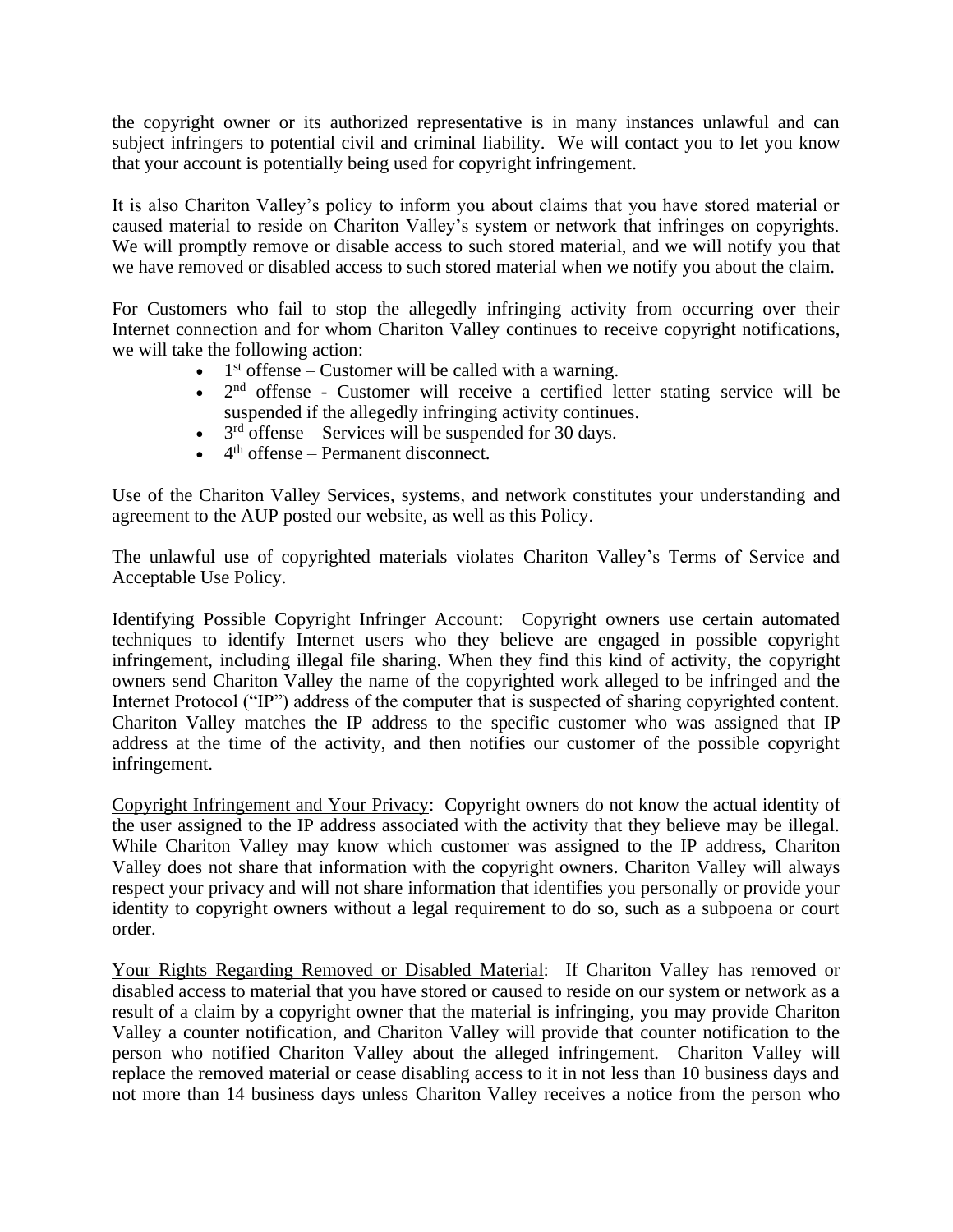submitted the alleged infringement claim that such person has filed an action seeking a court order to restrain subscriber from engaging in infringing activity related to the material stored or residing on Chariton Valley's system or network at subscriber's direction.

Subscriber's counter notification to Chariton Valley must be in writing and sent to Chariton Valley's designated agent, as identified below. The counter notification must also include: (1) a physical or electronic signature of the subscriber; (2) identification of the material that has been removed or to which access has been disabled and the location at which the material appeared before it was removed or access to it was disabled; (3) a statement under penalty of perjury that the subscriber has a good faith belief that the material was removed or disabled as a result of mistake or misidentification of the material to be removed or disabled; and (4) the subscriber's name, address, and telephone number, and a statement that the subscriber consent to the jurisdiction of Federal District Court for the judicial district in which the address is located, or if the subscriber's address is outside of the United States, for any judicial district in which the Chariton Valley may be found, and that the subscriber will accept service of process from the person who provided notification of the alleged copyright infringement for material stored or caused to reside on Chariton Valley's system or network at direction of the subscriber.

**Designated Agent:** Kirby J. Underberg **Postal Address:** Attn: DMCA Agent, 1213 E. Briggs Drive, Macon, MO 63552 **Facsimile:** 660-395-4403 **Telephone Number:** 660-395-9600 **Email Address:** [kunderberg@charitonvalley.com](mailto:kunderberg@charitonvalley.com)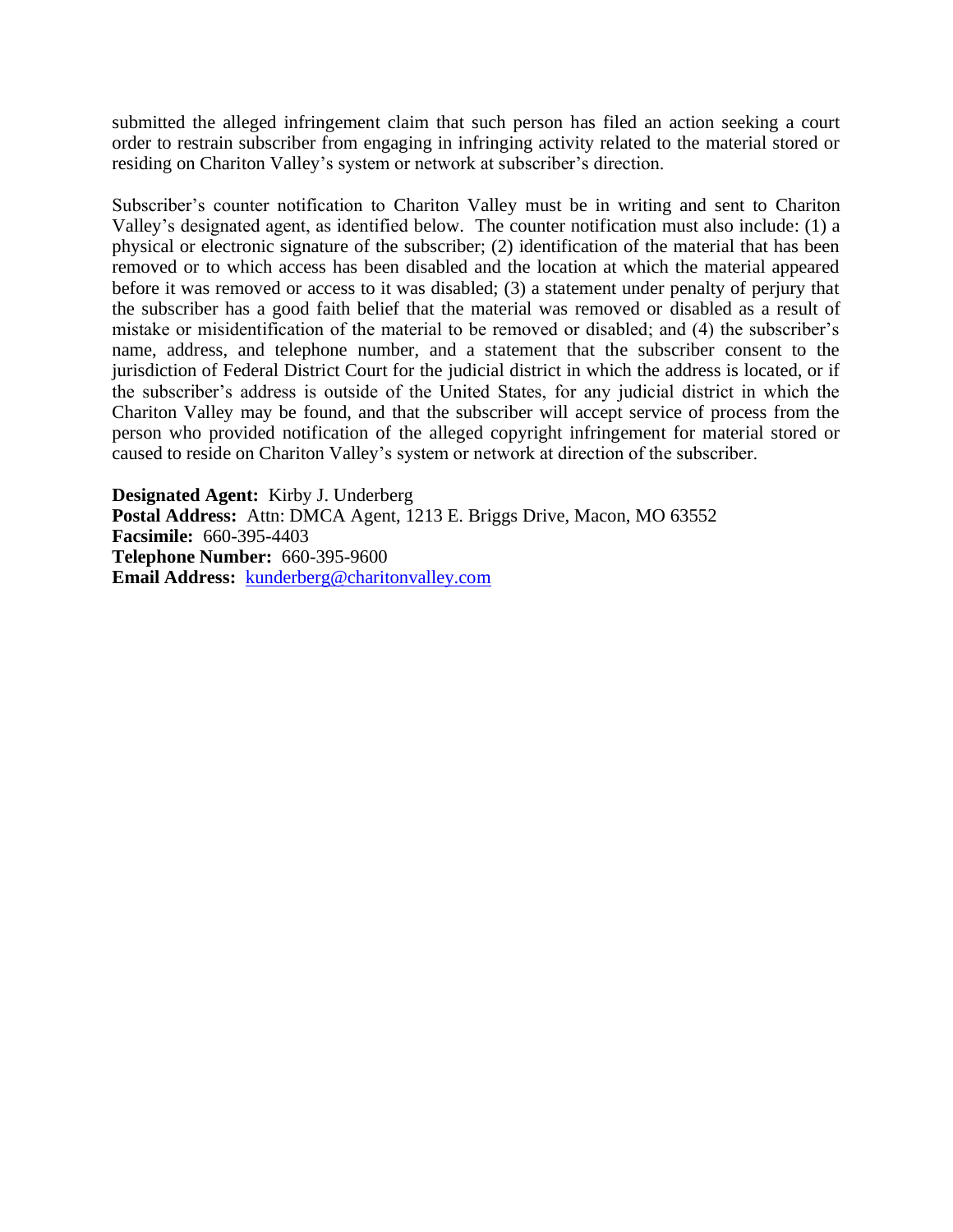#### **Chariton Valley Telephone Corporation Chariton Valley Communications Corporation**

## **Procedures for Making Claims of Copyright Infringement**

## **Notice to Owners of Copyright Materials**

Notices of Claimed Infringement submitted to Chariton Valley Telephone Corporation, Chariton Valley Communications Corporation (each individually "Chariton Valley") must be in writing and must contain the minimum elements required by the DMCA, as specified further below.

Chariton Valley respects the owners of copyright materials and their rights under federal law. We do not permit our service to be used to infringe copyrights. If one of our Internet subscribers is alleged to be an infringer, we will take actions to attempt to stop such conduct, including and up to terminating the service of a repeat infringer in appropriate circumstances.

Chariton Valley is registered under the Digital Millennium Copyright Act of 1998 ("DMCA"). If, as a copyright owner, you believe that a subscriber of Chariton Valley has used material that infringes an exclusive right you have with respect to such material, you or your authorized agent may file a Notice of Claimed Infringement with us. The Notice of Claimed Infringement must be sent to our designated agent identified below.

Notices must be in writing and must contain the following minimum elements required by the DMCA: (1) a physical or electronic signature of a person authorized to act on your behalf as the owner of an exclusive right that is allegedly infringed; (2) identification of the copyrighted work claimed to have been infringed, or a representative list if multiple copyrighted works at a single online site are covered by a single notification; (3) identification of the material that is claimed to be infringing or to be the subject of infringing activity and that is to be removed or access to which is to be disabled, along with the infringing IP address, and time, date, and the time zone during which such allegedly infringing activity occurred, to permit us to locate the material; (4) information reasonably sufficient to permit us to contact you, the copyright owner, or your authorized agent, such as an address, telephone number and, if available, an electronic mail address at which you or your authorized agent may be contacted; (5) a statement that you or your authorized agent has a good faith belief that use of the material in the manner complained of is not authorized by you, your agent, or the law; (6) a statement that the information in the notification is accurate, and under penalty of perjury, that you are the owner or authorized to act on behalf of the owner of an exclusive right that is allegedly infringed.

**Designated Agent:** Kirby J. Underberg **Postal Address:** Attn: DMCA Agent, 1213 E. Briggs Drive, Macon, MO 63552 **Facsimile:** 660-395-4403 **Telephone Number:** 660-395-9600 **Email Address:** [kunderberg@charitonvalley.com](mailto:kunderberg@charitonvalley.com)

Upon receipt of a Notice of Claimed Infringement from a copyright owner that contains all required information, if we have sufficient information to identify the subscriber, we will follow our Copyright Infringement Policy by notifying the subscriber of the alleged infringement and